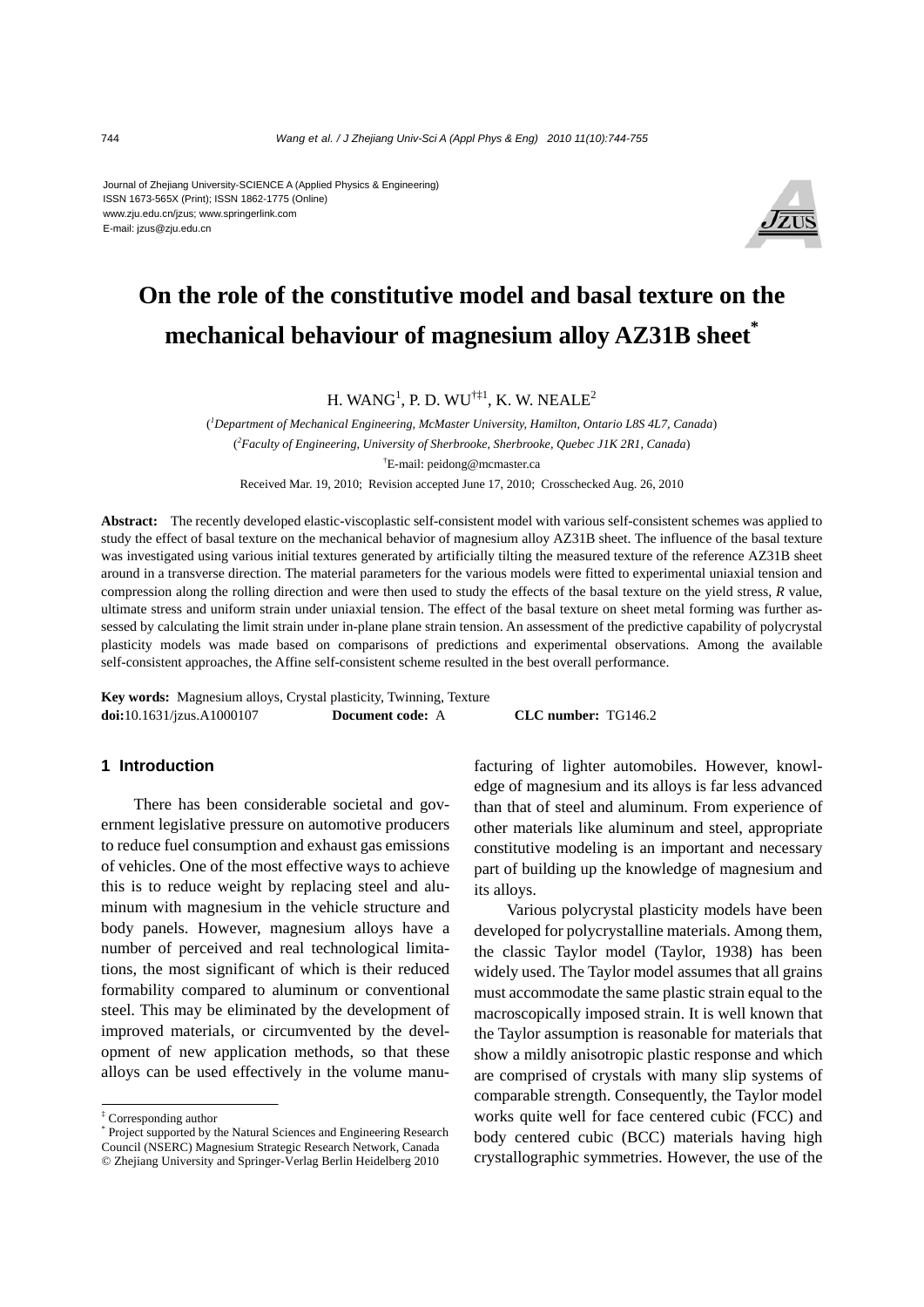Taylor model in other situations may lead to predictions of excessively high stresses, incorrect texture evolutions, or both (Lebensohn *et al.*, 2003). The modeling of polycrystals with a hexagonal close packed (HCP) crystallographic structure is consistent with these trends. MacEwen *et al.* (1989; 1990) have shown that the Taylor-type approach does not work well for the prediction of residual grain-interaction stresses in zirconium alloys. Muransky *et al.* (2008) and Xu *et al.* (2008) have demonstrated that the evolution of internal strains and stresses in HCP polycrystalline AZ31 and Zircaloy-2 can be predicted based on elastic-plastic self-consistent models. A self-consistent approach appears to be more suitable than the full constraint Taylor approach for constitutive modeling of HCP polycrystals.

The viscoplastic self-consistent (VPSC) model, proposed by Molinari *et al.* (1987) and Lebensohn and Tomé (1993), has been successfully applied to simulate large strain behavior and texture evolution of HCP polycrystalline Mg under various deformations (Agnew and Duygulu, 2005). Very recently, Wang *et al.* (2010a) have developed a finite strain elasticviscoplastic self-consistent (EVPSC) model for polycrystalline materials. The EVPSC model is a completely general elastic-viscoplastic, fully anisotropic, self-consistent polycrystal model, applicable at large strains and to any crystal symmetry. They have shown that at large monotonic strains elasticity saturates and the EVPSC model gives results very close to the very popular VPSC model. For deformations involving elastoplastic transients associated with unloading and strain path changes, EVPSC predicts clear and gradual transitions, while VPSC gives stress discontinuities due to the lack of elastic deformation. It has been also demonstrated that the EVPSC model can capture some important experimental features which cannot be simulated using the VPSC model. However, Wang *et al.* (2010a) have found that numerical results based on the VPSC and EVPSC models are extremely sensitive to the stiffness of the grain-matrix interaction associated with various self-consistent schemes (SCSs) including the Secant, Affine, Tangent and the effective interaction *m* eff. Therefore, it is necessary to carry out an assessment of the predictive capability of the VPSC/EVPSC model with various SCSs.

Various SCSs have been evaluated by comparing

their predicted mechanical responses and texture evolutions with finite element calculations, full field simulations or available experimental evidence for polycrystals (e.g., Molinari and Tóth, 1994; Tomé, 1999; Lebensohn *et al.*, 2007). Note that those evaluations were based on the assumption that all the material parameters at the single crystal level are the same for various SCSs. A real challenge in modeling HCP polycrystals is that it is almost impossible to directly measure single crystal properties. Differences in stress experienced by differently orientated single crystals in an HCP polycrystal are thought to be due mainly to the orientation of a single crystal and the interaction of the single crystal with its surrounding grains, and that the interaction is sensitively dependent on the SCS employed. Therefore, for a textured HCP polycrystal, the only practical way to determine the single crystal properties in a polycrystal plasticity model is by curve-fitting numerical simulations based on the polycrystal model to the corresponding macroscopic experimental data. The predicative capability of the polycrystal plasticity model is then assessed by comparing its predictions based on the fitted material constants with the corresponding experimental data other than those used in the fitting. To the best of our knowledge, an assessment of the VPSC and EVPSC models with various SCSs has not been systematically carried out for Mg alloys. However, it is clear that such an assessment is meaningful only if the number of experiments employed is large enough to cover various different deformation processes for a given material.

In a series of studies evaluating various SCSs, Wang *et al.* (2010b) numerically studied the large strain behavior of magnesium alloy AZ31B sheet under different deformation processes. Predictions were compared with the corresponding experiments by Jain and Agnew (2007), which provided the most complete set of experimental data for Mg alloys. Values of the material parameters for the various models were fitted to experimental uniaxial tension and compression along the rolling direction (RD) and were then used to predict uniaxial tension and compression along the transverse direction (TD) and uniaxial compression in the normal direction (ND). An assessment of the predictive capability of the polycrystal plasticity models was made based on comparisons of the predicted and experimental stress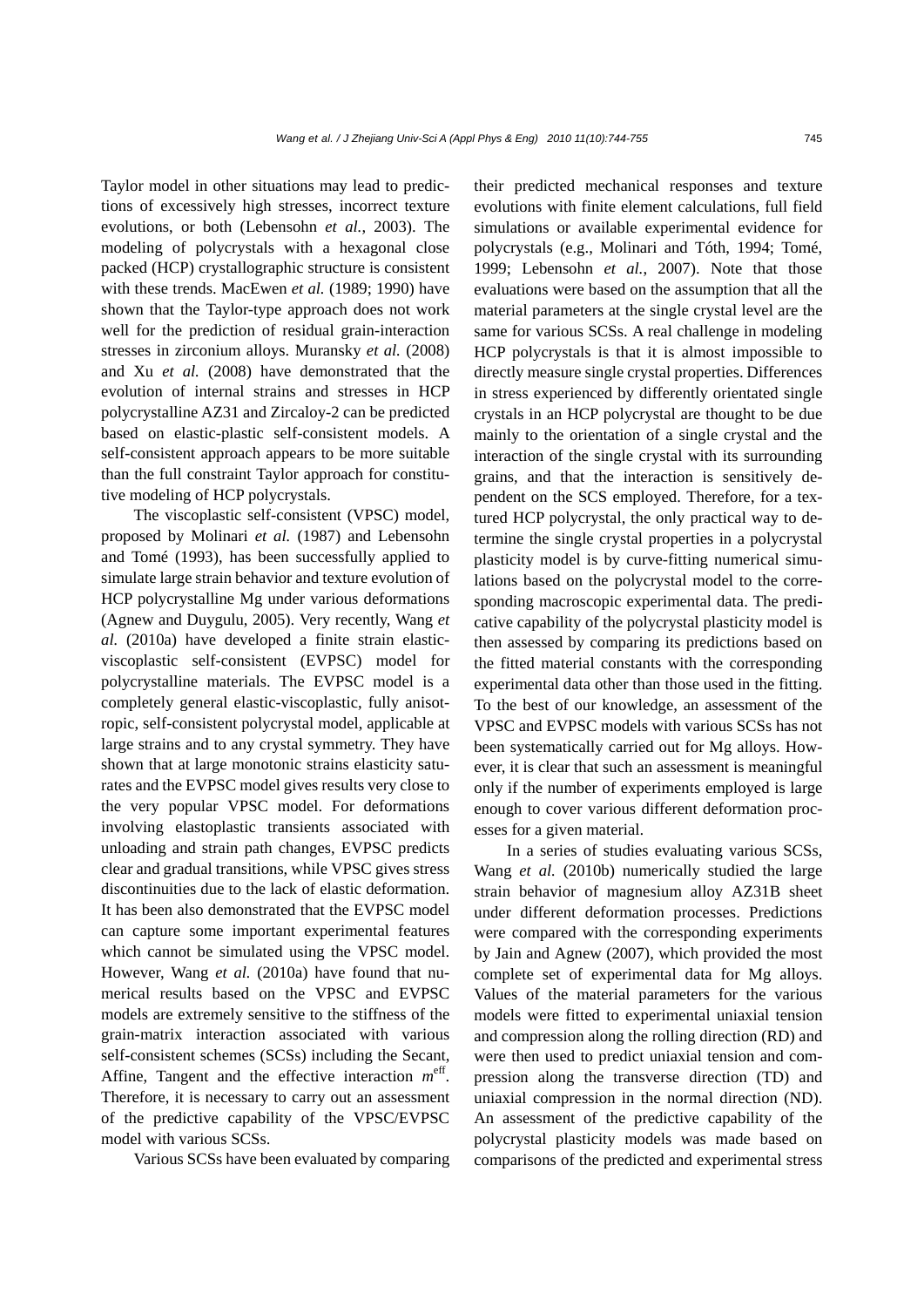responses and *R* values. Wang *et al.* (2010b) concluded that, among the examined models, those with an interaction stiffness halfway between the Secant (stiff) and Tangent (compliant) give the best results. In particular, no model gives a better overall performance than the Affine self-consistent approach. While Wang *et al.* (2010b) performed the evaluation based on deformation processes that do not involve significant shear; Wang *et al.*  $(2010)^1$  evaluated various SCSs by studying large strain homogeneous simple shear and fixed-end torsion of HCP polycrystals. They showed that the predicted second-order axial force is very sensitive to the initial texture, texture evolution and the constitutive models employed. Numerical results suggested that the torsion test can provide an effective means for assessing the adequacy of polycrystal plasticity models for HCP polycrystalline materials.

In this paper, the EVPSC model with various SCSs is further evaluated by studying the effect of the basal texture on the mechanical behavior of magnesium alloy AZ31B sheet. The study was motivated by the fact that although conventionally rolled or extruded magnesium alloys inevitably result in a dominant basal texture and thus show low formability because of the limited number of plastic deformation modes available, room temperature formability of magnesium alloys can be significantly improved through texture optimization mainly by re-orientating the basal plane. For example, Mukai *et al.* (2001) and Agnew *et al.* (2004) have shown that enhanced ductility can be achieved through equal channel angular extrusion (ECAE), where the basal planes are preferentially inclined –45° to the extrusion direction. Chino *et al.* (2008) have observed enhanced tensile ductility of AZ31 bar through torsional extrusion (TE), where the basal poles are inclined  $-30^{\circ}$  to the extrusion direction. Huang *et al.* (2008) have reported an increase in the uniform strain prior to necking in AZ31 sheet produced by differential speed rolling (DSR), where the basal poles are tilted  $-15^{\circ}$  in the RD. Although these shearing processes also result in significant grain refinement, which is known to enhance formability, Mukai *et al.* (2001) have been able to

demonstrate that ductility is dramatically enhanced in AZ31 through texture optimization even without refining its grain structure. These experimental findings have been numerically reproduced by Wang *et al.* (2010c), who numerically assessed the influence of basal texture on the flow stress, *R* value and uniform strain under uniaxial tension as well as the limit strain under in-plane plane strain tension for AZ31B. However, all the simulations reported by Wang *et al.* (2010c) were based on the EVPSC model with the Affine SCS only. In the present paper, the EVPSC model with various SCSs including Secant, Affine, Tangent and the effective interaction  $m^{\text{eff}}$  is applied to study the effect of basal texture on mechanical behavior under uniaxial tension and on the limit strain under in-plane plane strain tension for magnesium alloy AZ31B sheet. An assessment of the predictive capability of the SCSs is made based on comparisons of the predictions and corresponding experimental observations. We expect that the present study and those reported by Wang *et al.* (2010b) and Wang *et al.*  $(2010)^1$  will lead towards a comprehensive evaluation of various polycrystal plasticity models for magnesium alloys.

## **2 Polycrystal plasticity models**

Plastic deformation of a crystal is assumed to be due to crystallographic slip and twinning on slip and twinning systems  $(s^{\alpha}, n^{\alpha})$ . Here,  $s^{\alpha}$  and  $n^{\alpha}$  are respectively the slip/twinning direction and normal direction of the slip/twinning system  $\alpha$  in the present configuration. The following equation gives the grain (crystal) level plastic strain rate  $d^g$  (Asaro and Needleman, 1985):

$$
\boldsymbol{d}^{\,g} = \sum_{\alpha} \dot{\gamma}^{\alpha} \boldsymbol{P}^{\alpha},\tag{1}
$$

where  $\dot{\gamma}^{\alpha}$  is the shear rate of slip (twinning) on system  $\alpha$ , and  $P^{\alpha}$  is the associated Schmid tensor:

$$
\boldsymbol{P}^{\alpha} = (\boldsymbol{s}^{\alpha} \boldsymbol{n}^{\alpha} + \boldsymbol{n}^{\alpha} \boldsymbol{s}^{\alpha})/2. \tag{2}
$$

For slip,

$$
\dot{\gamma}^{\alpha} = \dot{\gamma}_0 \left| \tau^{\alpha} / \tau_{\text{cr}}^{\alpha} \right|^{1/m} \text{sgn}(\tau^{\alpha}), \tag{3}
$$

<sup>&</sup>lt;sup>1</sup> Wang, H., Wu, P.D., Neale, K.W., 2010. Numerical analysis of large strain simple shear and fixed-end torsion of HCP polycrystals. *Modelling and Simulation in Materials Science and Engineering* (submitted)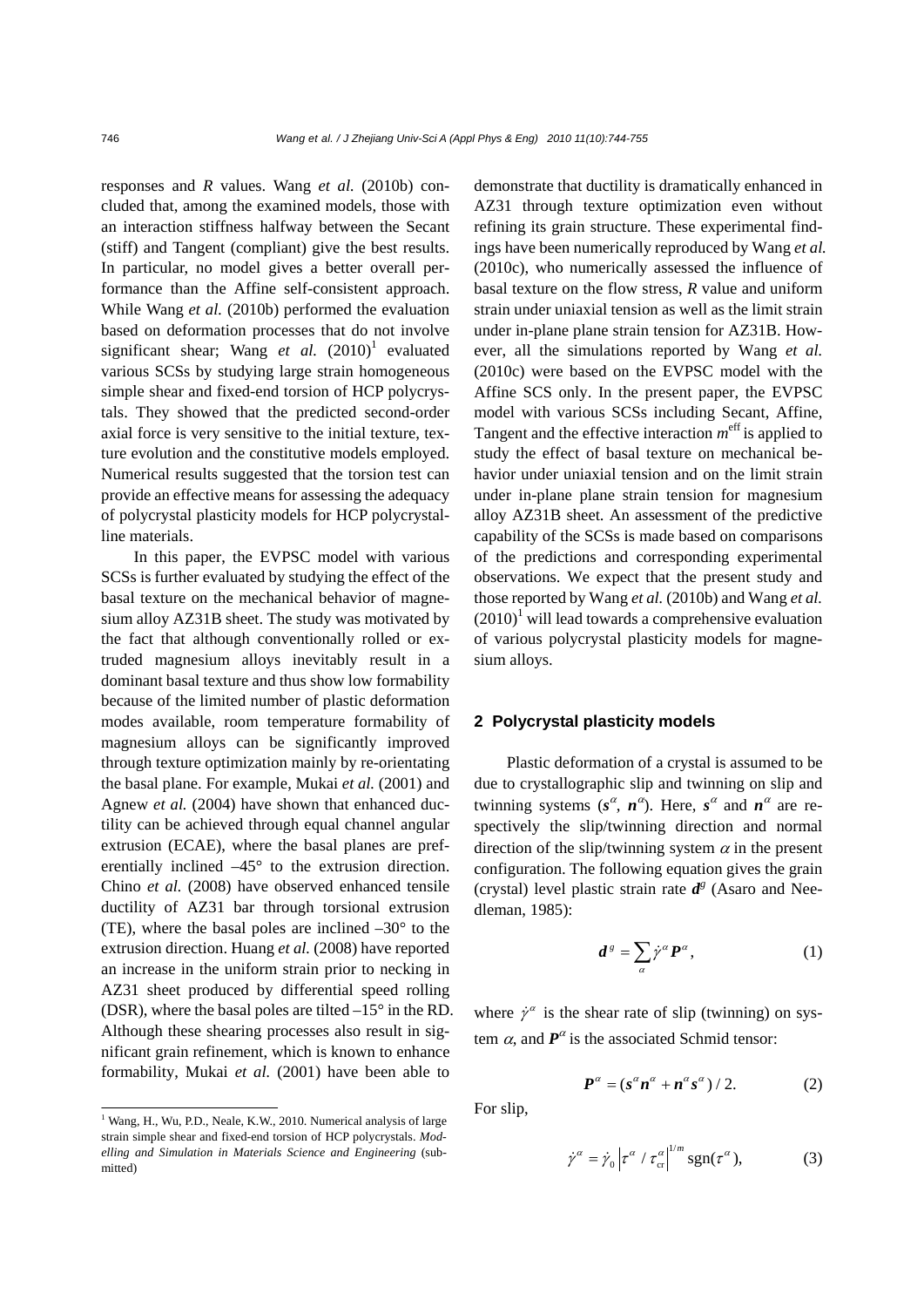and for twinning,

$$
\dot{\gamma}^{\alpha} = \begin{cases} \dot{\gamma}_0 \left( \frac{\tau^{\alpha}}{\tau_{cr}^{\alpha}} \right)^{1/m}, & \text{for } \tau^{\alpha} > 0, \\ 0, & \text{for } \tau^{\alpha} \le 0, \end{cases}
$$
 (4)

where  $\dot{\gamma}_0$  is a reference value of the slip/twinning rate, *m* is the slip/twinning rate sensitivity, and  $\tau^{\alpha}$  is the resolved shear stress defined by the product of Cauchy stress  $\sigma^g$  of grain *g* and  $P^a$ :

$$
\tau^{\alpha} = \sigma^{g} : \boldsymbol{P}^{\alpha}.
$$
 (5)

 $\tau_{cr}^{\alpha}$  is the critical resolved shear stress (CRSS), and sgn is the sign function. The evolution of  $\tau_{cr}^{\alpha}$  is taken the form of

$$
\dot{\tau}_{\rm cr}^{\alpha} = \frac{\mathrm{d}\,\hat{\tau}^{\alpha}}{\mathrm{d}\,\gamma_{\rm ac}} \sum_{\beta} h^{\alpha\beta} \dot{\gamma}^{\beta},\tag{6}
$$

where  $\gamma_{ac} = \sum_{\alpha} | \gamma^{\alpha} |$  is the accumulated shear strain in the grain, and  $h^{\alpha\beta}$  is the latent hardening coupling coefficient which empirically accounts for the obstacles on system  $\alpha$  associated with system  $\beta$ . If there are *k* crystallographically equivalent slip/twinning modes and the *i*th mode has *ni* slip/twinning systems, we take  $h^{\alpha\beta}$  in the form of

$$
h^{\alpha\beta} = \begin{bmatrix} A_{n_1 \times n_1} & q_{12} A_{n_1 \times n_2} & \cdots & q_{1k} A_{n_1 \times n_k} \\ q_{21} A_{n_2 \times n_1} & A_{n_2 \times n_2} & \cdots & q_{2k} A_{n_2 \times n_k} \\ \vdots & \vdots & & \vdots \\ q_{k1} A_{n_k \times n_1} & q_{k2} A_{n_k \times n_2} & \cdots & A_{n_k \times n_k} \end{bmatrix}, \quad (7)
$$

where  $q_{ij}$  is the ratio of the latent hardening rate of mode *j* to the self-hardening rate of mode *i*, and  $A_{n_i \times n_j}$  is an  $n_i$  by  $n_j$  matrix fully populated by ones.  $\hat{\tau}^{\alpha}$ is the threshold stress and is characterized by

$$
\hat{\tau}^{\alpha} = \tau_0^{\alpha} + (\tau_1^{\alpha} + h_1^{\alpha} \gamma_{ac}) \left( 1 - \exp\left( -\frac{h_0^{\alpha}}{\tau_1^{\alpha}} \gamma_{ac} \right) \right). \quad (8)
$$

Here,  $\tau_0$ ,  $h_0$ ,  $h_1$ , and  $\tau_0 + \tau_1$  are the initial CRSS, the

initial hardening rate, the asymptotic hardening rate, and the back-extrapolated CRSS, respectively.

Note that although we use the same symbols, such as *m*,  $\dot{\gamma}_0$ , and  $\tau_{cr}^{\alpha}$ , for all the slip and twinning systems in the above equations, the values of these parameters are different for different slip systems and twinning systems.

Various homogenization methods have been developed to characterize the mechanical behavior of polycrystalline aggregates from the responses of their single crystals. A popular homogenizing method is the self-consistent approach, which assumes that each grain is an ellipsoidal inclusion embedded in a homogeneous effective medium (HEM), which is the aggregate of the grains. The Eshelby inclusion formalism (Eshelby, 1957), modified for incompressible media by Lebensohn *et al.* (1998), is used to describe the interaction between each grain and the aggregate. During each deformation step, the single crystal constitutive rule, which describes the grain-level response, and the self-consistency criteria are solved simultaneously. This enables the grain-level stresses and strain rates to be consistent with the boundary conditions imposed on the surrounding polycrystalline aggregate.

To apply the inclusion formalism, in connection with the non-linear viscoplastic response, first it is necessary to linearize the response. The linearized behavior of an inclusion (single crystal) can be written as

$$
\boldsymbol{d}^{\,g} = \boldsymbol{M}^{\,g} : \boldsymbol{\sigma}^{\,g} + \boldsymbol{d}^{\,g}_{0}, \tag{9}
$$

where  $M^g$  and  $d_0^g$  are the viscoplastic compliance and the back-extrapolated term of grain *g*, respectively*.* The linearized behavior of the HEM (polycrystal) is analogous to the inclusion and is written as

$$
\mathbf{D} = \overline{\mathbf{M}} : \Sigma + \mathbf{D}_0,\tag{10}
$$

where  $\overline{M}$ ,  $D$ ,  $\Sigma$ , and  $D_0$  are the viscoplastic compliance, strain rate, stress, and the back-extrapolated term of the HEM, respectively.

Different SCSs depend on different choices for the linearization. Among various SCSs, the Secant SCS employs the following linearization: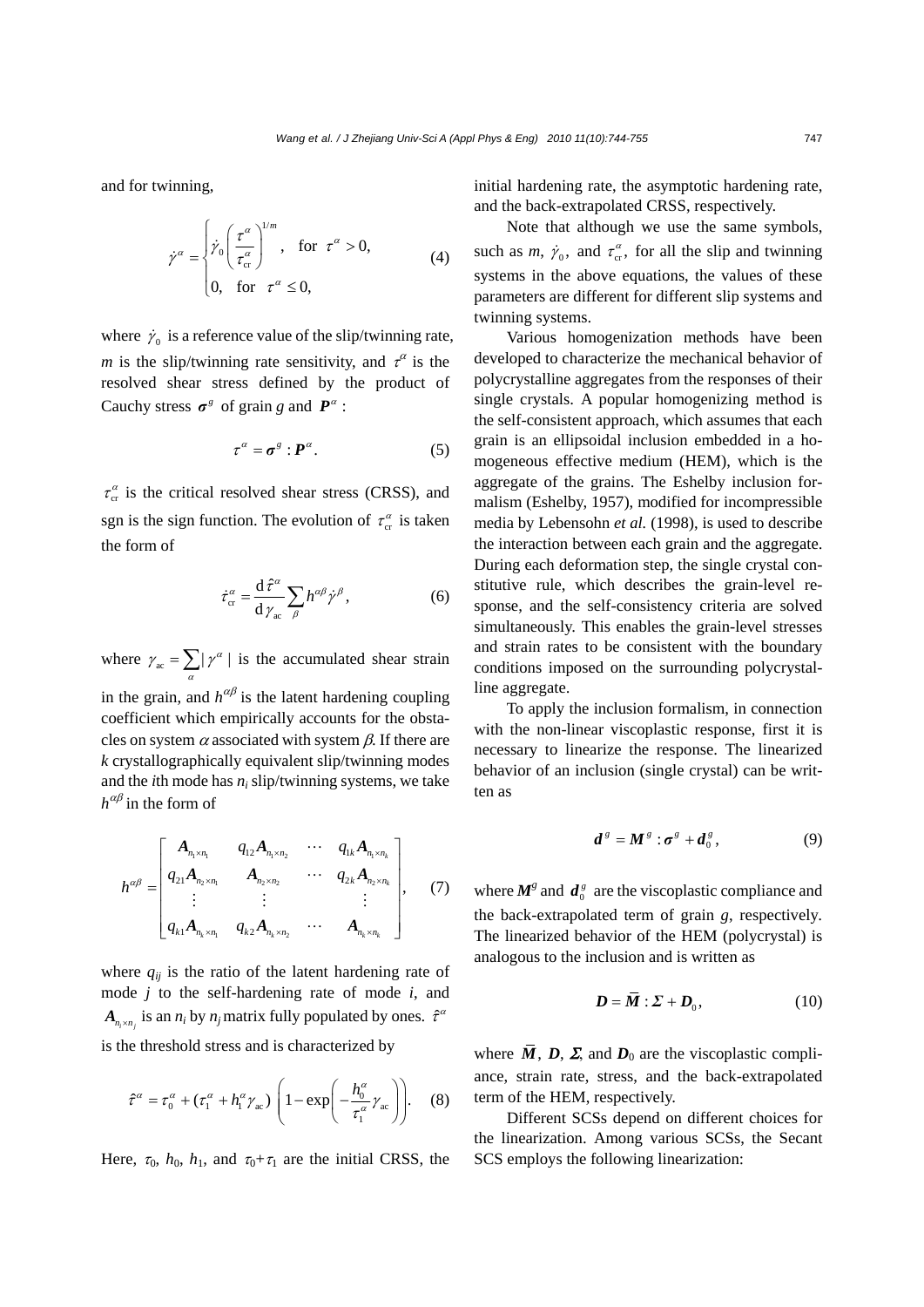$$
M_{ijkl}^{g,\text{Secant}} = \dot{\gamma}_0 \sum_{\alpha} \left( \frac{\tau^{\alpha}}{\tau_{\text{cr}}^{\alpha}} \right)^{1/m-1} \frac{P_{ij}^{\alpha} P_{kl}^{\alpha}}{\tau_{\text{cr}}^{\alpha}},
$$
  
\n
$$
d_{0ij}^{g,\text{Secant}} = 0,
$$
\n(11)

while the Affine SCS applies the linearization:

$$
M_{ijkl}^{g, \text{Affine}} = \frac{\dot{\gamma}_0}{m} \sum_{\alpha} \left(\frac{\tau^{\alpha}}{\tau_{cr}^{\alpha}}\right)^{1/m-1} \frac{P_{ij}^{\alpha} P_{kl}^{\alpha}}{\tau_{cr}^{\alpha}},
$$
  

$$
d_{0ij}^{g, \text{Affine}} = \left(1 - \frac{1}{m}\right) d_{ij}^g.
$$
 (12)

The relation of the grain-level stress and strain rate to the aggregate response is obtained selfconsistently by

$$
(\mathbf{d}^s - \mathbf{D}) = -\tilde{\mathbf{M}} : (\boldsymbol{\sigma}^s - \boldsymbol{\Sigma}),
$$
 (13)

with the interaction tensor  $\tilde{M}$  being given by

$$
\tilde{\boldsymbol{M}} = (\boldsymbol{I} - \boldsymbol{S})^{-1} : \boldsymbol{S} : \bar{\boldsymbol{M}}, \tag{14}
$$

where *S* is the Eshelby tensor for a given grain, and *I* is the identity tensor.

With the aid of the Tangent and Secant relation:  $\overline{M}$ <sup>Tangent</sup> =  $\overline{M}$ <sup>Secant</sup> /*m* (Hutchinson, 1976), the interaction tensor in the Tangent SCS is given by

$$
\tilde{\boldsymbol{M}} = \frac{1}{m} (\boldsymbol{I} - \boldsymbol{S})^{-1} : \boldsymbol{S} : \bar{\boldsymbol{M}}^{\text{Secant}}.
$$
 (15)

Based on the upper and lower limits represented by the Secant and Tangent approaches, Molinari and Tóth (1994) and Tomé (1999) explored the use of an empirical adjustable parameter  $m^{\text{eff}}$ , such that  $m$ <sup>eff</sup>
<1. The  $m$ <sup>eff</sup> scheme provides an intermediate interaction tensor:

$$
\tilde{\boldsymbol{M}} = \frac{1}{m^{\text{eff}}} (\boldsymbol{I} - \boldsymbol{S})^{-1} : \boldsymbol{S} : \bar{\boldsymbol{M}}^{\text{Secant}}.
$$
 (16)

A comprehensive discussion of the different linearization procedures can be found in Lebensohn *et al.* (2007).

Several twinning models have been developed

(Tomé *et al.*, 1991; Staroselsky and Anand, 1998; Proust *et al.*, 2009; Beyerlein and Tomé, 2010). The predominant twin reorientation (PTR) scheme proposed by Tomé *et al.* (1991) is the most popular and is used in this study to model the reorientation by twinning. PTR prevents grain reorientation by twinning until a threshold value  $A<sup>th1</sup>$  is accumulated in any given system and rapidly raises the threshold to a value around  $A^{th1}+A^{th2}$ .

For simplicity, EVPSC models with Affine, Secant, Tangent, and  $m^{\text{eff}}$  SCSs are respectively called the Affine, Secant, Tangent, and meff models in the rest of this paper.

# **3 Results**

An assessment of the predicative capability of a polycrystal plasticity model is meaningful only if the number of experiments employed is large enough to cover various different deformation processes for a given material. The Mg alloy with the most complete set of experimental data is the AZ31B sheet studied by Jain and Agnew (2007). Therefore, this material was the reference sheet (or 'as received' sheet) in the present study. The initial texture in terms of the {00.1} and {10.0} pole figures is shown in Fig. 1. It is a typical rolling texture with major and minor peaks close to the ND, at about  $5^{\circ}$  and  $-5^{\circ}$  along the RD, respectively. Fig. 1 also shows the textures obtained by rotating the reference texture by an angle *α* about the TD. In the {00.1} pole figures, this rotation results in a vertical downward translation of the peaks in the reference texture (i.e., a downward translation of the peaks along RD). The intensity of the basal texture as a function of the tilt angle  $\alpha$  is shown in Fig. 2. The intensity is calculated as the ratio of the number of grains with a maximum orientational difference from the ideal basal orientation of less than 15°, to the total number of grains. The ideal grain orientation corresponds to a perfect alignment of the basal pole with the ND. The intensity decreases rapidly when the tilt angle is relatively large. Note that the calculated intensity for  $\alpha = 5^{\circ}$  is higher than for  $\alpha = 0^{\circ}$  (reference texture). The reason is that the reference texture has its major peak at around 5° with respect to the RD. For  $\alpha = 5^{\circ}$ , this peak is translated into the centre of the pole figure (i.e., the ideal orientation), resulting in the observed intensification of the basal texture.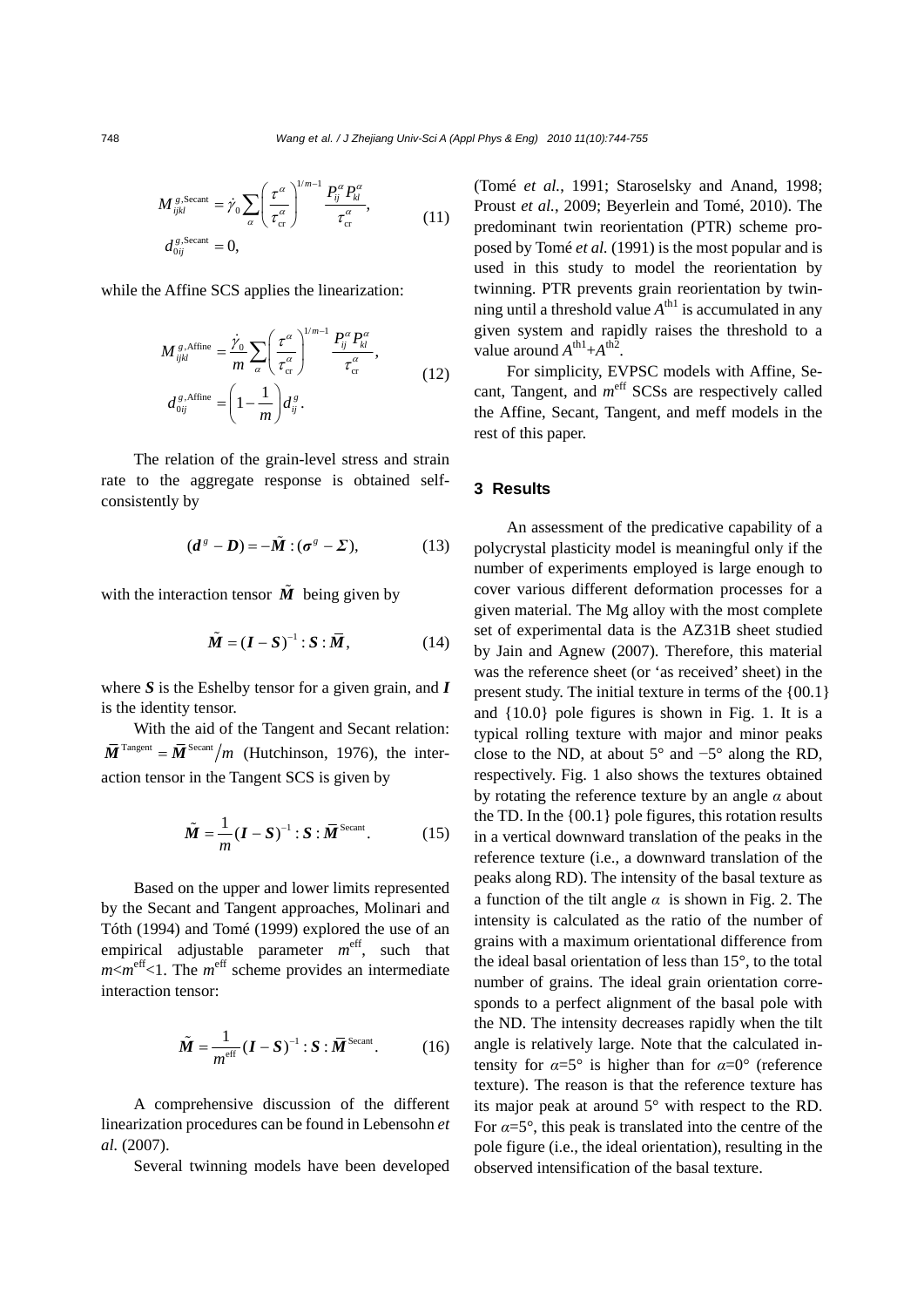

**Fig. 1 Initial textures represented in terms of the {00.1} and {10.0} pole figures** 

The 'as received' texture is the measured initial texture of the reference sheet. The others are obtained by artificially rotating *α* degrees the reference texture around the TD towards the opposite direction of the RD. m.r.d represents the multiples of a random distribution



**Fig. 2 Intensity of basal texture as a function of tilt angle** *α*

Following Wang *et al.* (2010c), plastic deformation of AZ31B sheet is due to the basal  $\langle a \rangle$ ({0001} $\langle 11\overline{2}0 \rangle$ ), prismatic  $\langle a \rangle$ ({10 $\overline{1}0$ } $\langle 11\overline{2}0 \rangle$ ), and pyramidal  $\langle c+a\rangle (\{\overline{1} \overline{1} 22 \}\langle \overline{1} \overline{1} 23 \rangle)$  slip systems, and the  $\{10\overline{1}2\}\langle \overline{1}011\rangle$  tensile twin system (Fig. 3). We assume that the reference slip/twinning rate  $\dot{\gamma}_0$ and rate sensitivity *m* are the same for all slip/twinning systems, and are taken as  $\dot{\gamma}_0 = 0.001 \text{ s}^{-1}$ and *m*=0.05, respectively. These values are typical for magnesium alloys. We further assume that there are no latent hardening effects between slip systems, i.e.,  $q_{ii}=1$  for *i*, *j*=1, 2, 3. Values of the other material parameters in the EVPSC model with various SCSs were estimated by curve-fitting numerical simulations of uniaxial tension and compression along the RD to the corresponding experimental data. Note that tensile twinning occurs rarely during uniaxial tension within the plane of a sheet with a strong basal texture. Uniaxial tension thus allows us to independently fit the

material parameters associated with the slip systems. The material parameters related to the tensile twinning can be determined by uniaxial compression along the RD, where tensile twinning is the predominant plastic deformation mode at small strains. Fig. 4 shows the uniaxial tension and compression true stress and true plastic strain curves along the RD. All the models employed could reasonably fit the experimental curves, and the importance of twinning in compression is clearly revealed by the characteristic S-shape of the flow curves. The determined values of the material constants are listed in Table 1, where *qi*4 represents the latent hardening effect between a slip/twining system (*i*=1, basal slip; *i*=2, prismatic slip; *i*=3, pyramidal slip; *i*=4, tensile twinning).



**Fig. 3 Plastic deformation modes in hexagonal structure** (a) Basal  $\langle a \rangle$  slip systems; (b) Prismatic  $\langle a \rangle$  slip systems; (c) Pyramidal  $\langle c + a \rangle$  slip systems; (d) Tensile twin (Wang *et al.*, 2010a)

We proceeded by numerically predicting the effect of the basal texture on uniaxial tension along the RD, using the polycrystal plasticity models and the corresponding values of material parameters determined above. Fig. 5 shows the predicted engineering stress-engineering strain curves under uniaxial tension along the RD based on various models for the four initial textures shown in Fig. 1. The symbol shown in Fig. 5 indicates the necking or uniform strain, the strain corresponding to the maximum engineering stress. All the models predicted a general trend: the influence of tensile twinning increases with tilt angle *α*.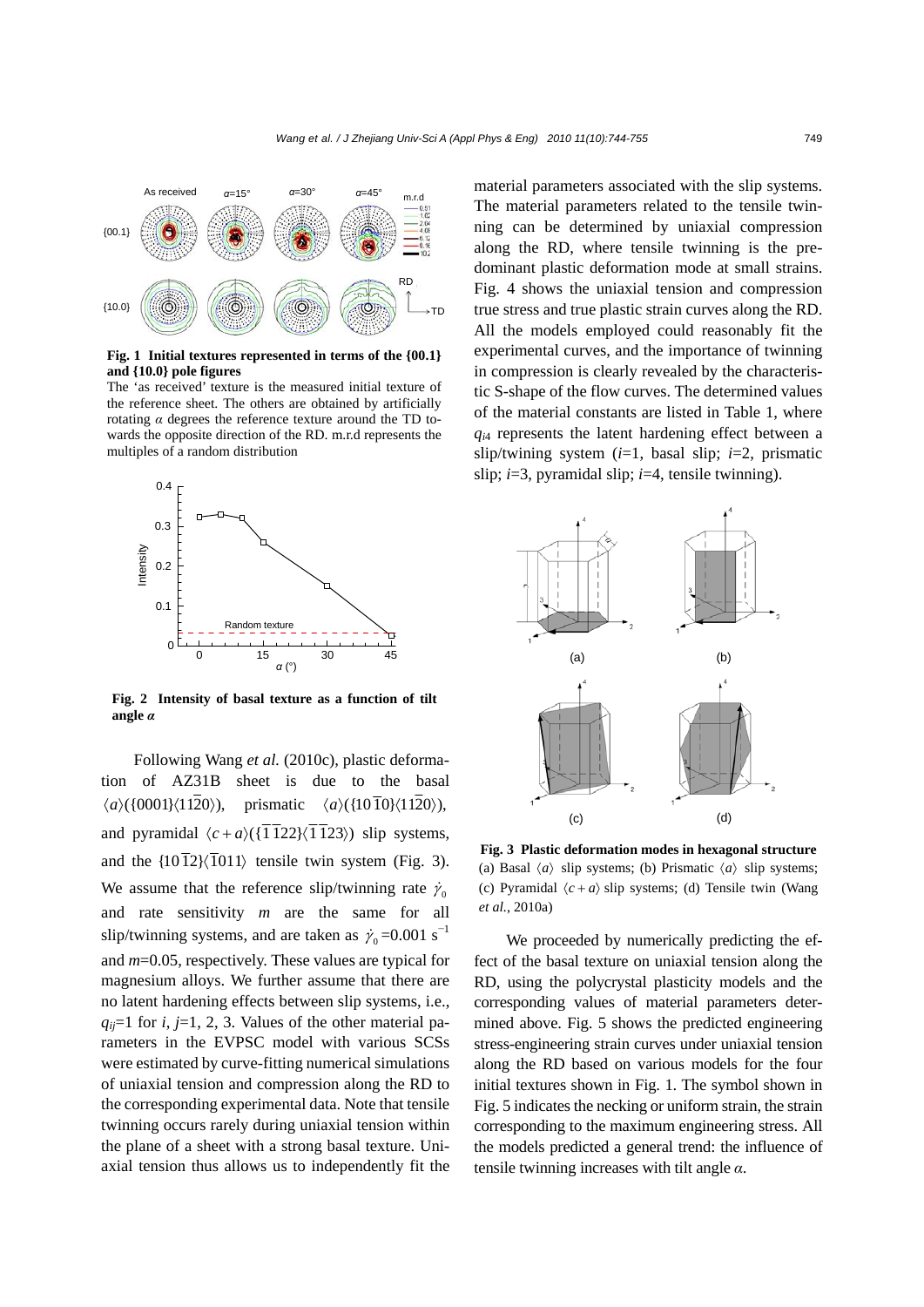

**Fig. 4 True stress and true strain-plastic curves under uniaxial tension (a) and compression (b) along the RD**  The experimental data are taken from Jain and Agnew (2007)



| Model                          | Mode         | $\tau_0$ | $\tau_1$     | $h_0$    | $h_1$ | $q_{i4}$       | $A^{\text{th1}}$ | $A^{th2}$        |
|--------------------------------|--------------|----------|--------------|----------|-------|----------------|------------------|------------------|
| Affine                         | Basal        | 9        |              | 5000     | 25    | 4              |                  |                  |
|                                | Prismatic    | 79       | 40           | 590      | 50    | 4              |                  |                  |
|                                | Pyramidal    | 100      | 100          | 5000     | 0     | 2              |                  |                  |
|                                | Tensile twin | 47       | 0            | 0        | 0     | $\overline{4}$ | 0.72             | $\boldsymbol{0}$ |
| Secant                         | Basal        | 13       | 4            | 5000     | 30    | $\overline{4}$ |                  |                  |
|                                | Prismatic    | 73       | 35           | 400      | 60    | 4              |                  |                  |
|                                | Pyramidal    | 110      | 83           | 2500     | 0     | 2              |                  |                  |
|                                | Tensile twin | 31       | $\theta$     | $\Omega$ | 0     | 4              | 0.82             | $\mathbf{0}$     |
| meff<br>$(m^{\text{eff}}=0.1)$ | Basal        | 17       | 6            | 3800     | 100   | 4              |                  |                  |
|                                | Prismatic    | 77       | 33           | 650      | 50    | 4              |                  |                  |
|                                | Pyramidal    | 148      | 35           | 9600     | 0     | 2              |                  |                  |
|                                | Tensile twin | 33       | $\mathbf{0}$ | 0        | 0     | 4              | 0.81             | $\mathbf{0}$     |
| Tangent                        | Basal        | 21       | 5            | 3000     | 140   | $\overline{4}$ |                  |                  |
|                                | Prismatic    | 90       | 15           | 580      | 70    | 4              |                  |                  |
|                                | Pyramidal    | 145      | 30           | 9600     | 0     | 2              |                  |                  |
|                                | Tensile twin | 38       | 0            | 0        | 0     | 4              | 0.81             | 0                |



**Fig. 5 Predicted influence of basal texture on tensile stress and strain curves under uniaxial tension along the RD based on various models** 

<sup>(</sup>a) Affine; (b) Secant; (c) meff; (d) Tangent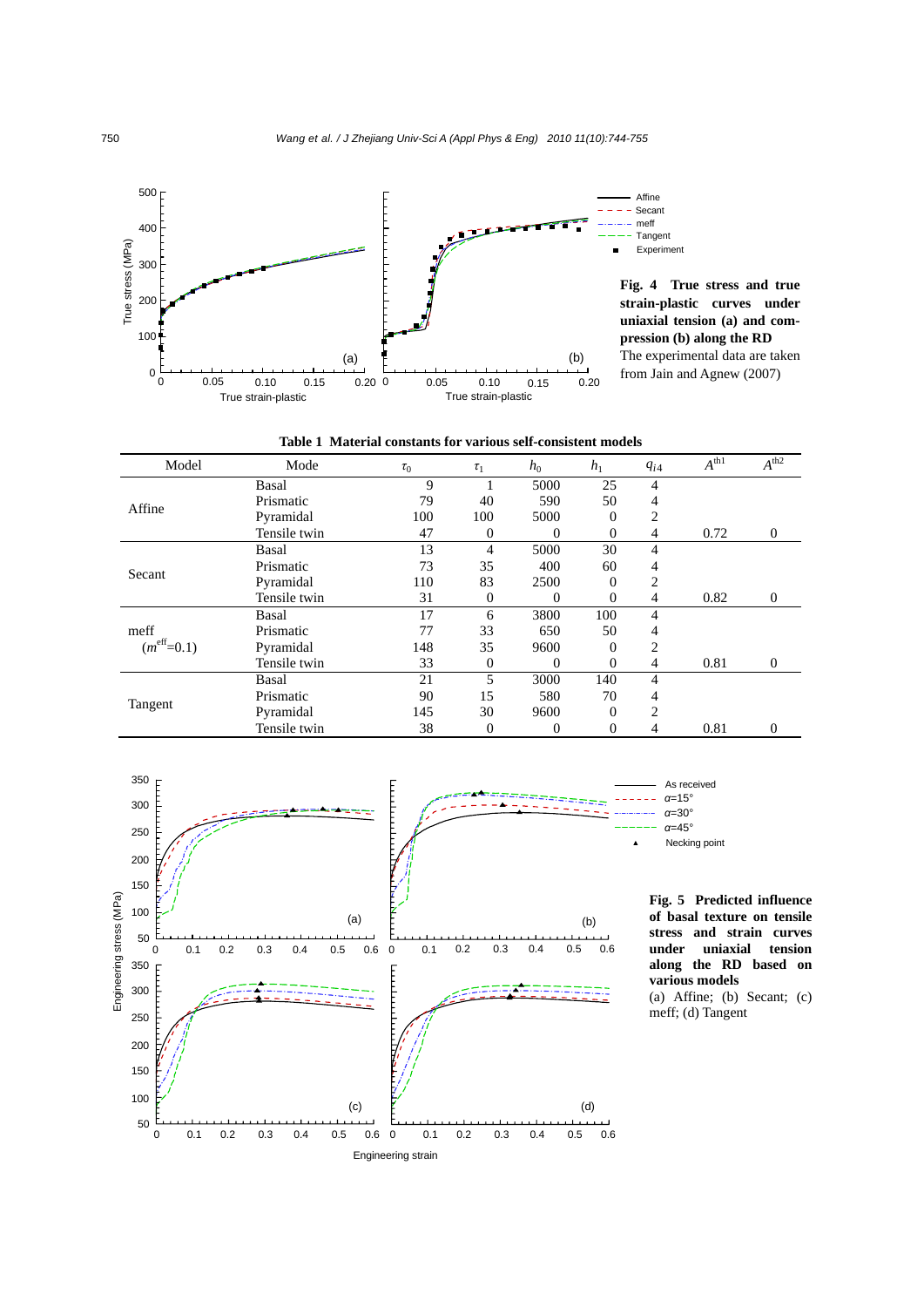The predicted influence of the basal texture on the mechanical behavior of magnesium alloy AZ31B under uniaxial tension can be more clearly demonstrated in terms of variations in yield stress  $\sigma_{y}$ (Fig. 6a), ultimate stress  $\sigma$ <sub>u</sub> (Fig. 6b) and uniform strain  $\varepsilon$ <sub>u</sub> (Fig. 6c) with respect to the tilt angle  $\alpha$ . All the models predicted that increasing the tilt angle *α* decreases the yield stress  $\sigma_{v}$ . Fig. 6b shows that the calculated ultimate stress  $\sigma$ <sub>u</sub> monotonically increases with  $\alpha$  based on the Secant, meff and Tangent models. The results from the Affine model indicate that the ultimate stress  $\sigma_u$  increases with  $\alpha$  up to a maximum at  $\alpha$ =30°, then decreases slightly. The predicted effect of the basal texture on the uniform strain  $\varepsilon$ <sub>u</sub> is sensitively dependent on the polycrystal plasticity models (Fig. 6c). More specifically, a monotonic increase in uniform strain  $\varepsilon$ <sub>u</sub> with respect to the tilt angle  $\alpha$  was found to be very significant in the Affine model but very small in the Tangent model. The calculated uniform strain  $\varepsilon$ <sub>u</sub> is almost independent of the tilt angle  $\alpha$  if the meff model is used. The results according to the Secant model indicate that the uniform strain  $\varepsilon$ <sub>u</sub> even decreases rapidly with  $\alpha$  down to a minimum at  $\alpha = 30^\circ$ , and then increases slightly.

The so-called *R* value, defined as the transverseto-thickness plastic strain-ratio under uniaxial tension within the sheet plane, is often used to characterize the anisotropy of the sheet in the sheet metal industry. The measured *R* values are often used to calculate material parameters involved in anisotropic yield functions (Wu *et al.*, 2003; Barlat *et al.*, 2007). Here, the prediction of *R* values will provide an independent test of the validity of each model. Fig. 7 shows the predicted *R* value vs. imposed strain curves under uniaxial tension along the RD. All the models showed general trends: the *R* value dramatically decreases with an increasing tilt angle and the *R* value evolves significantly with straining. Comparing the predicted and measured *R* values for the "as received" sheet  $(\alpha=0^{\circ})$  at the strain  $\varepsilon=0.11$  indicates that the Secant model grossly overestimates the *R* value. The results based on the Affine and meff models slightly overestimate the *R* value, while the Tangent model underestimates *R* slightly. The measured *R* values are often used to calculate material parameters involved in anisotropic yield functions. These anisotropic yield functions are such that  $R$  is often assumed to be constant with strain. This assumption is reasonable in the

yield functions designed for FCC and BCC polycrystalline sheets because variations in *R* values with applied deformation are relatively small (Barlat *et al.*, 2007). However, for HCP materials, such as the magnesium alloy AZ31B sheet in this study, the predicted *R* value evolves significantly with straining. Note that the variation in *R* value with imposed tensile straining shown in Fig. 7 is supported by experimental results from studies of magnesium alloys at room temperature (Avery *et al.*, 1965; Kaiser *et al.*, 2003; Agnew and Duygulu, 2005; Hartig *et al.*, 2005; Lou *et al.*, 2007; del Valle and Ruano, 2009). Therefore, Fig. 7 clearly indicates that the assumption of a constant in-plane *R* value under uniaxial tension for determining material constants in anisotropic yield functions for HCP polycrystalline sheets is not appropriate (Wang *et al.*, 2010b).

![](_page_7_Figure_4.jpeg)

**Fig. 6 Predicted influence of basal texture on yield stress**  *σ*<sup>*y*</sup> (a), ultimate stress  $σ$ <sup>*u*</sup> (b), and uniform strain  $ε$ <sup>*u*</sup> (c) **based on various models** 

For a sheet under uniaxial tension at tensile plastic strain  $\varepsilon^p$ , the plastic strains in the transverse and thickness directions are  $-Re<sup>p</sup>/(1+R)$  and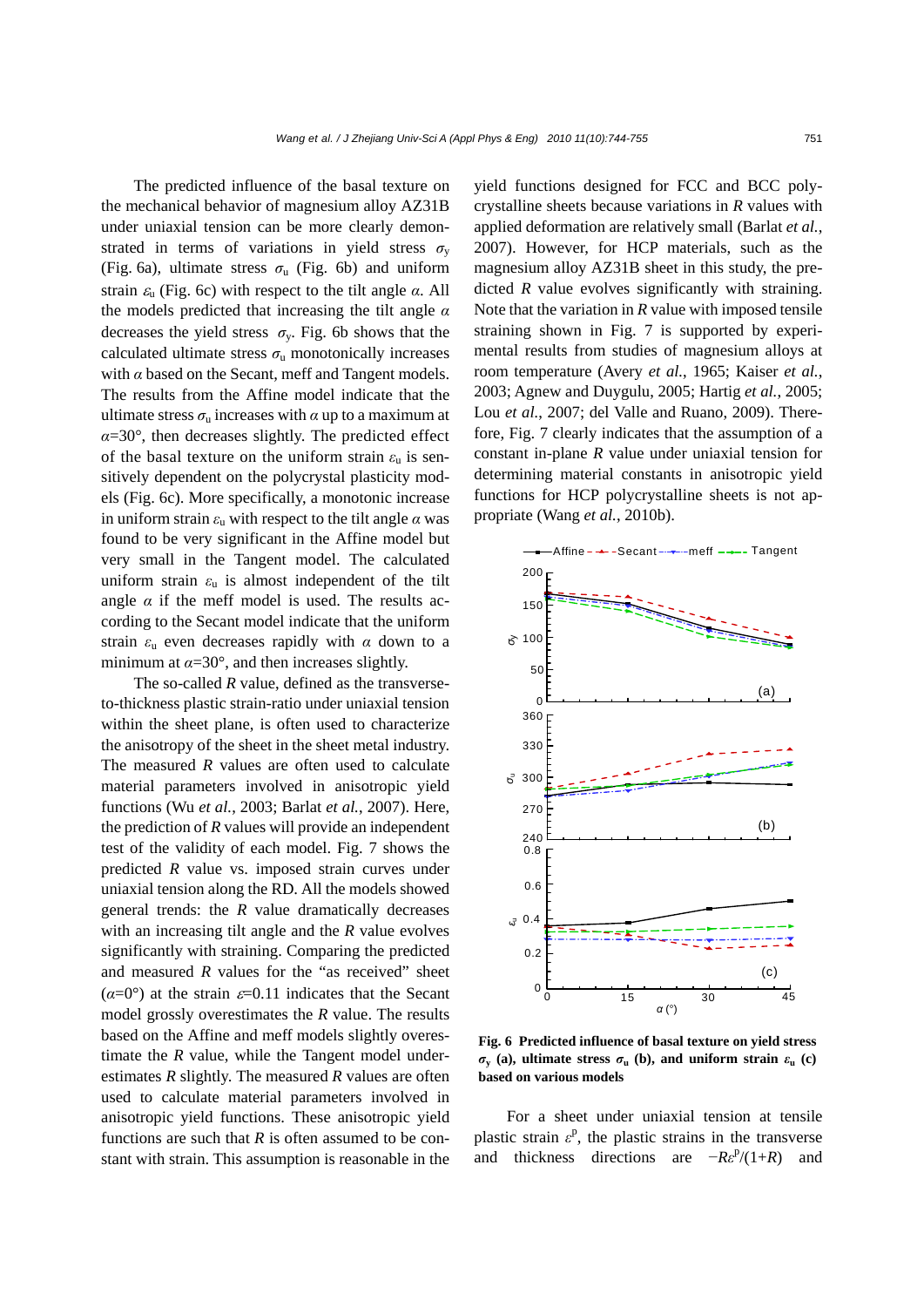$-\varepsilon^{p}/(1+R)$ , respectively. A smaller *R* value thus implies a larger accommodation of the imposed deformation in the thickness direction than in the transverse direction. Fig. 7 suggests that the influence of the basal texture on the formability of sheet under biaxial tension (i.e., the in-plane minimum principal strain is non-negative) is more significant than that under uniaxial tension. Therefore, the influence of the basal texture on the limit strain of sheet under in-plane plane strain tension was also studied in the context of the forming limit diagram (FLD). Following the numerical procedure developed by Wu *et al.* (1997), the EVPSC model with various SCSs, in conjunction with the M-K approach proposed by Marciniak and Kuczynski (1967), was implemented into a numerical code for constructing the FLDs (Wang *et al.*,  $2010$ <sup>2</sup>. The basic assumption of the M-K approach is the existence of material imperfections in the form of grooves on the surface of the sheet. It was shown that a slight intrinsic inhomogeneity in load bearing capacity throughout a deforming sheet can lead to unstable growth of strain in the region of the imperfection, and subsequently cause localized necking and failure.

Although the numerical procedure employed is able to calculate the entire FLD under proportional loading  $(-0.5≤(D_{22}/D_{11})≤1$ ,  $D_{ii}$  are components of macroscopic strain rate *D* in Eq. (10)) (Wu *et al.*, 1998; 2004b) and effects of strain path changes on FLDs (Wu *et al.*, 2005), here we studied only the limit strain under in-plane plane strain tension, in which the deformation outside the imperfection band was assumed to be such that  $D_{22}=0$ ,  $D_{12}=0$ ,  $W_{12}=0$ . The initial geometric non-uniformity was assumed to be  $f_0=0.99$ .

Fig. 8 shows the predicted effect of the basal texture on the limit strain under in-plane plane strain tension. The predicted formability based on all the models was found to be dramatically enhanced by tilting the basal orientation away from ND around TD. Note that the Secant model presented a rapid decrease in uniform and necking strain due to the tilt angle *α*. Furthermore, comparing Figs. 6c and 8 reveals that the effect of the basal texture on the limit strain under stretching is much more significant than that on the uniform strain under uniaxial tension.

## **4 Discussion and conclusions**

In this paper, the effect of the basal texture on the mechanical behaviour of AZ31B sheet was studied using the EVPSC model with various SCSs. The material parameters for the various models were fitted to experimental uniaxial tension and compression curves along the RD. The effect of the basal texture was investigated using various initial textures generated by artificially tilting the measured texture of conventional AZ31B sheet around TD. Numerical results suggested that:

1. The influence of tensile twinning increases with increasing tilt angle in all the models.

2. The yield stress  $\sigma_{v}$  under uniaxial tension decreases with increasing tilt angle in all the models.

3. The ultimate stress  $\sigma_{\rm u}$  under uniaxial tension increases with increasing tilt angle in all the models.

4. The *R* value under uniaxial tension decreases with increasing tilt angle in all the models.

5. The limit strain  $\varepsilon_1$  under in-plane plane strain tension increases dramatically with increasing tilt angle in all the models.

6. The uniform strain  $\varepsilon$ <sub>u</sub> could be either raised or lowered with increasing tilt angle *α*, depending on the SCSs employed: (1) *ε*u significantly increases with *α* in the Affine model; (2)  $\varepsilon$ <sub>u</sub> slightly increases with  $\alpha$  in the Tangent model; (3) *ε*u is almost independent of *α* in the meff model; (4)  $\varepsilon$ <sub>u</sub> rapidly decreases with  $\alpha$  in the Secant model.

Experiments have clearly shown that the uniform strain under uniaxial tension can be significantly improved through texture optimization mainly by re-orientating the basal plane. Based on comparisons of the predicted and experimentally observed uniform strain under uniaxial tension, our results confirm that the EVPSV model with the Affine self-consistent scheme gives the best performance (Wang *et al.*, 2010b).

The current polycrystal plasticity models with both slip and twinning, including EVPSC, VPSC and the models developed by Kalidindi (2001) and Wu P.D. *et al.* (2007), involve a large number of fitting parameters, which may not be uniquely determined. Therefore, to some extent, the predictive capability of such polycrystal plasticity models relies on introducing more constraints such that the number of suitable parameter combinations can be significantly

<sup>2</sup> Wang, H., Wu, P.D., Boyle, K.P., Neale, K.W., 2010. On crystal plasticity formability analysis for magnesium alloy sheets. *International Journal of Solids and Structures* (submitted)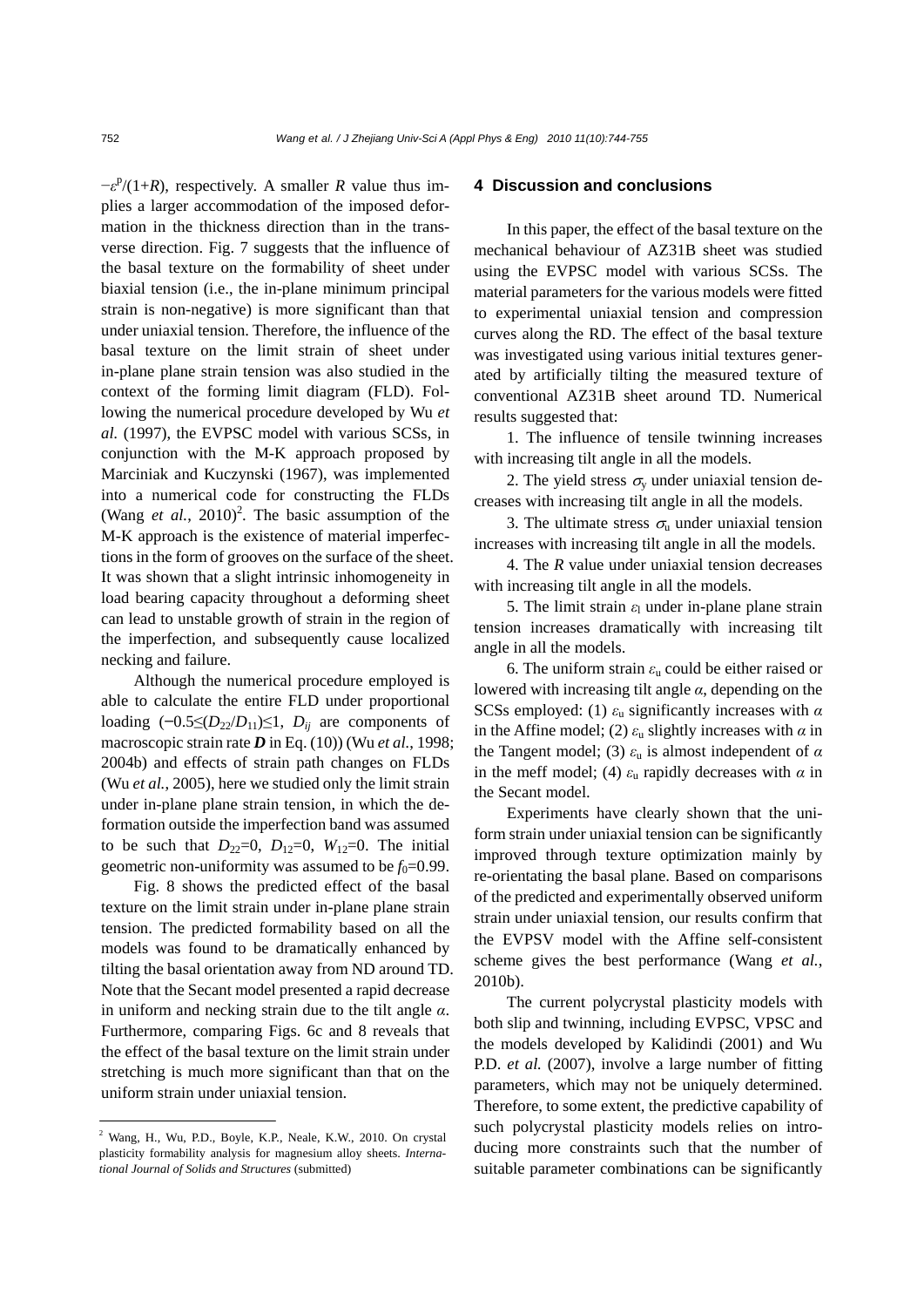![](_page_9_Figure_1.jpeg)

**Fig. 7 Predicted influence of basal texture on** *R* **value vs. strain curves under uniaxial tension along the RD based on various models. (a) Affine; (b) Secant; (c) meff; (d) Tangent. Solid squares are the experimental** *R* **values at tensile strain for the "as received" sheet taken from Agnew and Duygulu (2005) and Jain and Agnew (2007)** 

![](_page_9_Figure_3.jpeg)

**Fig. 8 Predicted influence of basal texture on limit strain** *ε***l under in-plane plane strain tension based on various models** 

reduced. It is accepted that the evolution of elastic lattice strains during loading in different grain orientations can be used as a very sensitive indicator of plastic deformation mechanisms at microscopic levels. Therefore, an efficient way to do so is to obtain the material parameters by not only fitting the macroscopic stressstrain curves and deformation textures, but also simultaneously fitting elastic lattice strains measured by in situ neutron diffraction. This work is in progress.

Finally, the validity of a polycrystal plasticity model can be assessed by comparing numerical results predicted by the polycrystal plasticity theory with the corresponding finite element (FE) crystal plasticity simulation. In FE simulations an element of the FE mesh represents either a single crystal or a part of a single crystal, and the constitutive response at an integration point is described by the single crystal constitutive model. This approach enforces both equilibrium and compatibility throughout the polycrystalline aggregate in the weak FE sense (Anand and Kalidindi, 1994; Wu *et al.*, 2004a). Furthermore, it facilitates consideration of grain morphology and the modeling of localized deformations in single and polycrystals (Wu *et al.*, 2006; Wu X. *et al.*, 2007; Shi *et al.*, 2010). This work is also in progress.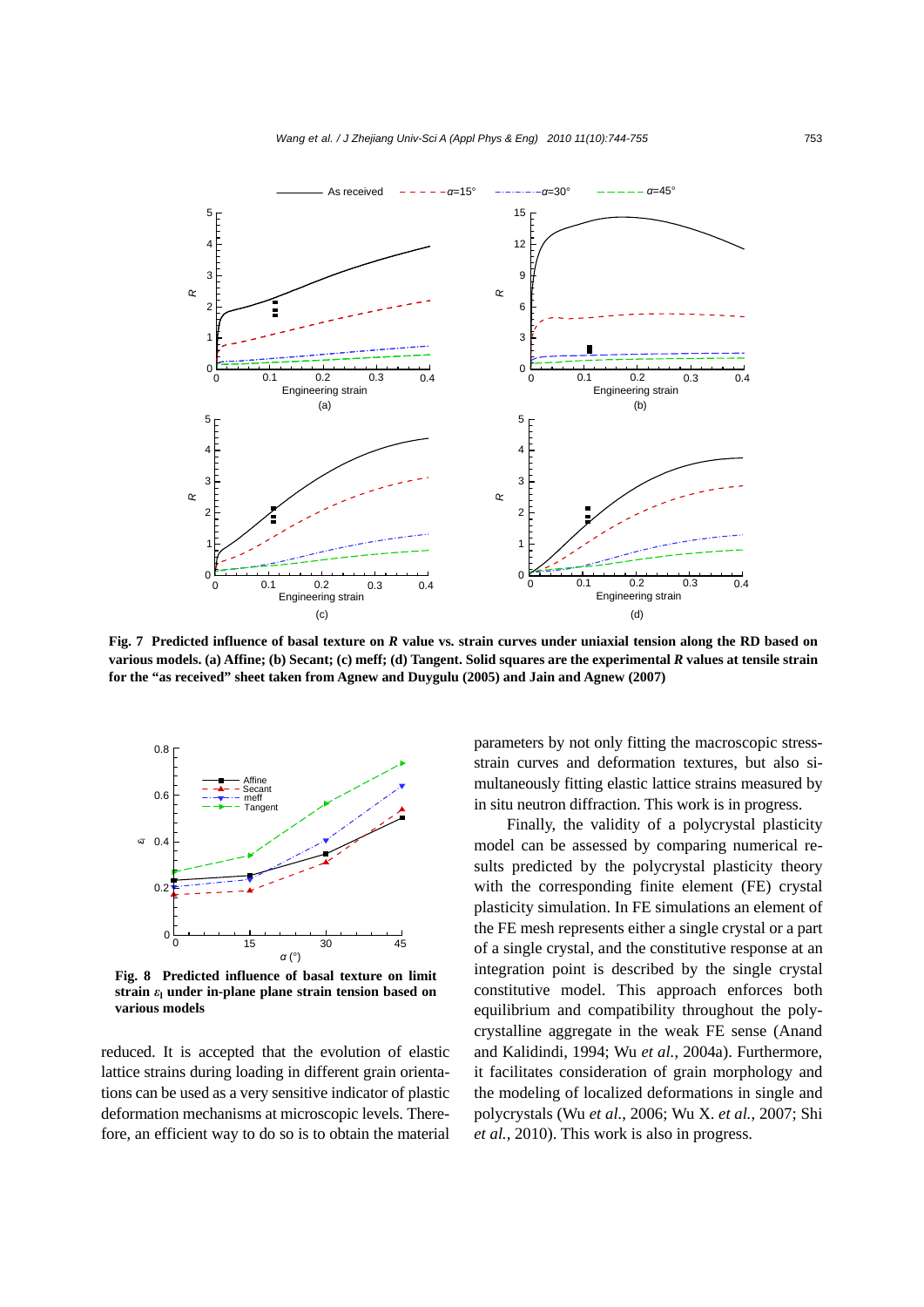#### **References**

- Agnew, S.R., Duygulu, O., 2005. Plastic anisotropy and the role of non-basal slip in magnesium alloy AZ31B. *International Journal of Plasticity*, **21**(6):1161-1193. [doi:10. 1016/j.ijplas.2004.05.018]
- Agnew, S.R., Horton, J.A., Lillo, T.M., Brown, D.W., 2004. Enhanced ductility in strongly textured magnesium produced by equal channel angular processing. *Scripta Materialia*, **50**(3):377-381. [doi:10.1016/j.scriptamat.2003. 10.006]
- Anand, L., Kalidindi, S.R., 1994. The process of shear band formation in plane strain compression of fcc metals: effects of crystallographic texture. *Mechanics of Materials*, **17**(2-3):223-243. [doi:10.1016/0167-6636(94)90062-0]
- Asaro, R.J., Needleman, A., 1985. Texture development and strain hardening in rate dependent polycrystals. *Acta Metallurgica et Materialia*, **33**:923-953.
- Avery, D.H., Hosford, W.F., Backofen, W.A., 1965. Plastic anisotropy in magnesium alloy sheets. *Transactions of the Metallurgical Society of AIME*, **233**:71-78.
- Barlat, F., Yoon, J.W., Cazacu, O., 2007. On linear transformation based anisotropic yield functions. *International Journal of Plasticity*, **23**(5):876-896. [doi:10.1016/j.ijplas. 2006.10.001]
- Beyerlein, I.J., Tomé, C.N., 2010. A probabilistic twin nucleation model for HCP polycrystalline metals. *Proceedings of the Royal Society A: Mathematical Physical & Engineering Sciences*, **466**(2121):2517. [doi:10.1098/rspa. 2009.0661]
- Chino, Y., Sassa, K., Mabuchi, M., 2008. Enhancement of tensile ductility of magnesium alloy produced by torsion extrusion. *Scripta Materialia*, **59**(4):399-402. [doi:10. 1016/j.scriptamat.2008.04.013]
- del Valle, J.A., Ruano, O.A., 2009. Effect of annealing treatments on the anisotropy of a magnesium alloy sheet processed by severe rolling. *Materials Letters*, **63**(17): 1551-1554. [doi:10.1016/j.matlet.2009.04.014]
- Eshelby, J.D., 1957. The determination of the elastic field of an ellipsoidal inclusion, and related problems. *Proceedings of the Royal Society of London. Series A, Mathematical and Physical Sciences*, **241**(1226):376-396.
- Hartig, Ch., Styczynski, A., Kaiser, F., Letzig, D., 2005. Plastic anisotropy and texture evolution of rolled AZ31 magnesium alloys. *Materials Science Forum*, **495-497**: 1615-1620. [doi:10.4028/www.scientific.net/MSF.495-497. 1615]
- Huang, X.S., Suzuki, K., Watazu, A., Shigematsu, I., Saito, N., 2008. Mechanical properties of Mg-Al-Zn alloy with a tilted basal texture obtained by differential speed rolling. *Materials Science and Engineering: A*, **488**(1-2): 214-220. [doi:10.1016/j.msea.2007.11.029]
- Hutchinson, J.W., 1976. Bounds and self-consistent estimates for creep of polycrystalline materials. *Proceedings of the Royal Society of London. Series A, Mathematical and Physical Sciences*, **348**(1652):101-127.
- Jain, A., Agnew, S.R., 2007. Modeling the temperature dependent effect of twinning on the behavior of magnesium

alloy AZ31B sheet. *Materials Science and Engineering: A*, **462**(1-2):29-36. [doi:10.1016/j.msea.2006.03.160]

- Kaiser, F., Letzig, D., Bohlen, J., Styczynski, A., Hartig, Ch., Kainer, K.U., 2003. Anisotropic properties of magnesium sheet AZ31. *Materials Science Forum*, **419-422**:315-320. [doi:10.4028/www.scientific.net/MSF.419-422.315]
- Kalidindi, S.R., 2001. Modeling anisotropic strain hardening and deformation textures in low stacking fault energy fcc metals. *International Journal of Plasticity*, **17**(6):837-860. [doi:10.1016/S0749-6419(00)00071-1]
- Lebensohn, R.A., Tomé, C.N., 1993. A self-consistent anisotropic approach for the simulation of plastic deformation and texture development of polycrystals: Application to zirconium alloys. *Acta Metallurgica et Materialia*, **41**(9): 2611-2624. [doi:10.1016/0956-7151(93)90130-K]
- Lebensohn, R.A., Turner, P.A., Signorelli, J.W., Canova, G.R., Tomé, C.N., 1998. Calculation of intergranular stresses based on a large strain visco-plastic self-consistent model. *Modelling and Simulation in Materials Science and Engineering*, **6**(4):447-465. [doi:10.1088/0965-0393/6/4/ 011]
- Lebensohn, R.A., Dawson, P.R., Kern, H.M., Wenk, H.R., 2003. Heterogeneous deformation and texture development in halite polycrystals: comparison of different modeling approaches and experimental data. *Tectonophysics*, **370**(1-4):287-311. [doi:10.1016/S0040-1951(03) 00192-6]
- Lebensohn, R.A., Tomé, C.N., Castañeda, P.P., 2007. Self-consistent modeling of the mechanical behavior of viscoplastic polycrystals incorporating intragranular field fluctuations. *Philosophical Magazine*, **87**(28):4287-4322. [doi:10.1080/14786430701432619]
- Lou, X.Y., Li, M., Boger, R.K., Agnew, S.R., Wagoner, R.H., 2007. Hardening evolution of AZ31B Mg sheet. *International Journal of Plasticity*, **23**(1):44-86. [doi:10.1016/ j.ijplas.2006.03.005]
- MacEwen, S.R., Tomé, C., Faber, J., 1989. Residual-stresses in annealed zircaloy. *Acta Metallurgica*, **37**(3):979-989. [doi:10.1016/0001-6160(89)90025-4]
- MacEwen, S.R., Christodoulou, N., Salinasrodriguez, A., 1990. Residual grain-interaction stresses in zirconium alloys. *Metallurgical Transactions*, **21A**:1083-1095.
- Marciniak, Z., Kuczynski, K., 1967. Limit strains in the process of stretch-forming sheet metal. *International Journal of Mechanical Sciences*, **9**(9):609-620. [doi:10.1016/ 0020-7403(67)90066-5]
- Molinari, A., Tóth, L.S., 1994. Tuning a self-consistent viscoplastic model by finite element results. Part I: Modeling. *Acta Metallurgica et Materialia*, **42**(7):2453-2458. [doi:10.1016/0956-7151(94)90324-7]
- Molinari, A., Canova, G.R., Ahzi, S., 1987. A self-consistent approach of the large deformation polycrystal viscoplasticity. *Acta Metallurgica*, **35**(12):2983-2994. [doi:10. 1016/0001-6160(87)90297-5]
- Mukai, T., Yamanoi, M., Watanabe, H., Higashi, K., 2001. Ductility enhancement in AZ31 magnesium alloy by controlling its grain structure. *Scripta Materialia*, **45**(1): 89-94. [doi:10.1016/S1359-6462(01)00996-4]